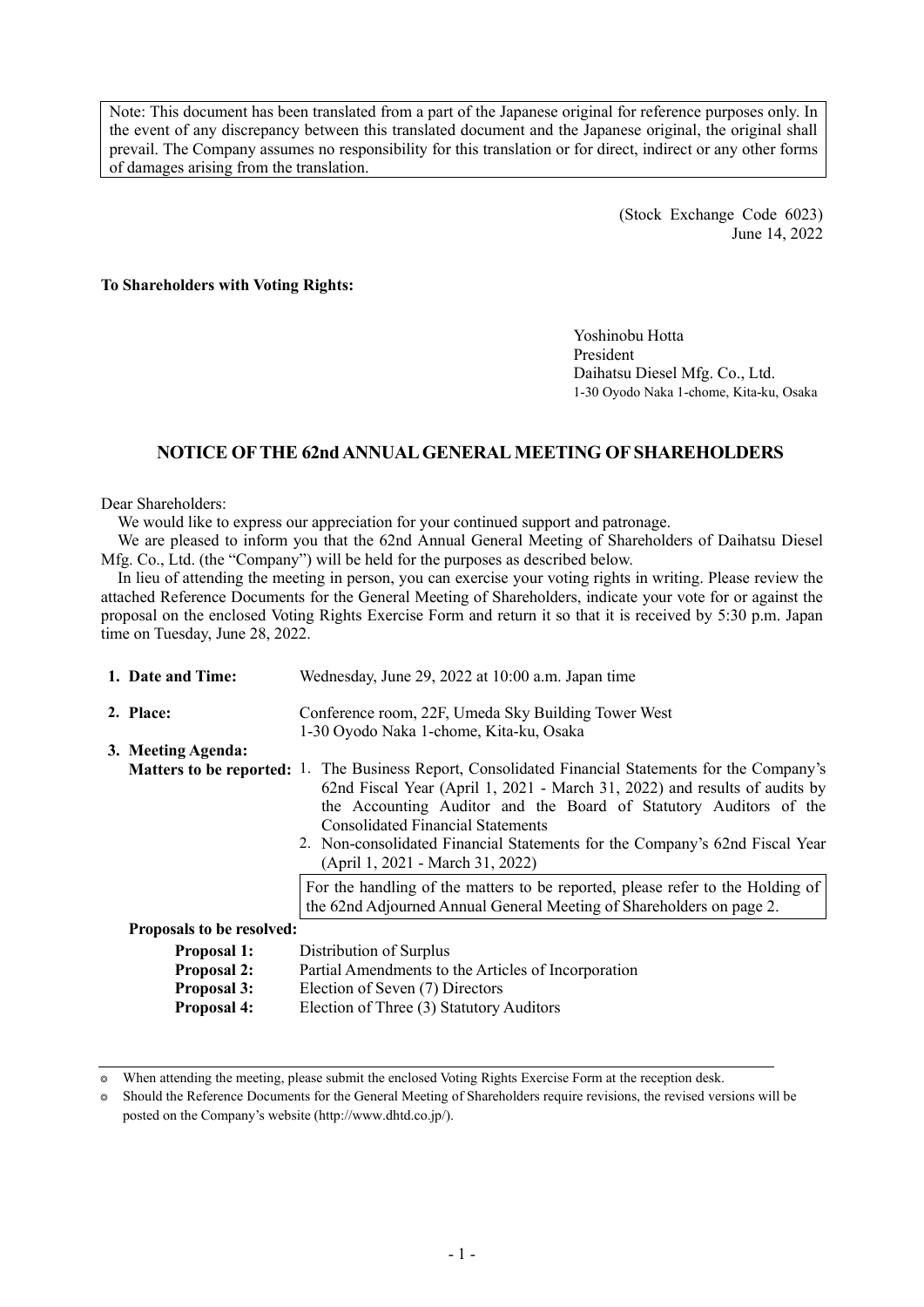## **Holding of the 62nd Adjourned Annual General Meeting of Shareholders**

As described in the timely disclosure document dated June 2, 2022, Notice Regarding the Policy for the 62nd Adjourned Annual General Meeting of Shareholders, the Company is experiencing a delay in the consolidated accounting process due to auditing operations at its subsidiaries in China being disrupted mainly by public lockdown measures taken in the Shanghai area to counter the COVID-19 pandemic.

As a result, the Company is unable to provide shareholders with the Business Report, Consolidated Financial Statements, Non-consolidated Financial Statements, Audit Report by the Accounting Auditor, and Audit Report by the Board of Statutory Auditors for the Company's 62nd Fiscal Year, which should be attached to the Notice of the 62nd Annual General Meeting of Shareholders (the "General Meeting of Shareholders") to be held on June 29, 2022.

With regard to the matters to be reported, "1. The Business Report, Consolidated Financial Statements for the Company's 62nd Fiscal Year (April 1, 2021 - March 31, 2022) and results of audits by the Accounting Auditor and the Board of Statutory Auditors of the Consolidated Financial Statements" and "2. Non-consolidated Financial Statements for the Company's 62nd Fiscal Year (April 1, 2021 - March 31, 2022)," which should be attached to the Notice of the General Meeting, the Company plans to separately hold an adjourned meeting of the General Meeting of Shareholders (the "Adjourned Meeting") to report the financial results for the Company's 62nd Fiscal Year. In addition, the Company intends to propose at the General Meeting of Shareholders that the date, time, and venue for the Adjourned Meeting be left to the discretion of the Chairperson (the "Proposal").

If the Proposal is approved by the General Meeting of Shareholders, the Company will hold the Adjourned Meeting, and shareholders will receive a separate notice thereof.

As regards the documents pertaining to the Company's 62nd Fiscal Year that should have been provided together with this Notice, they will be delivered as attachments to the notice of the Adjourned Meeting.

As the Adjourned Meeting is a part of the General Meeting of Shareholders, the shareholders who can attend the Adjourned Meeting are those who are entitled to exercise their voting rights at the General Meeting of Shareholders.

We sincerely apologize for the inconvenience and concern this may cause.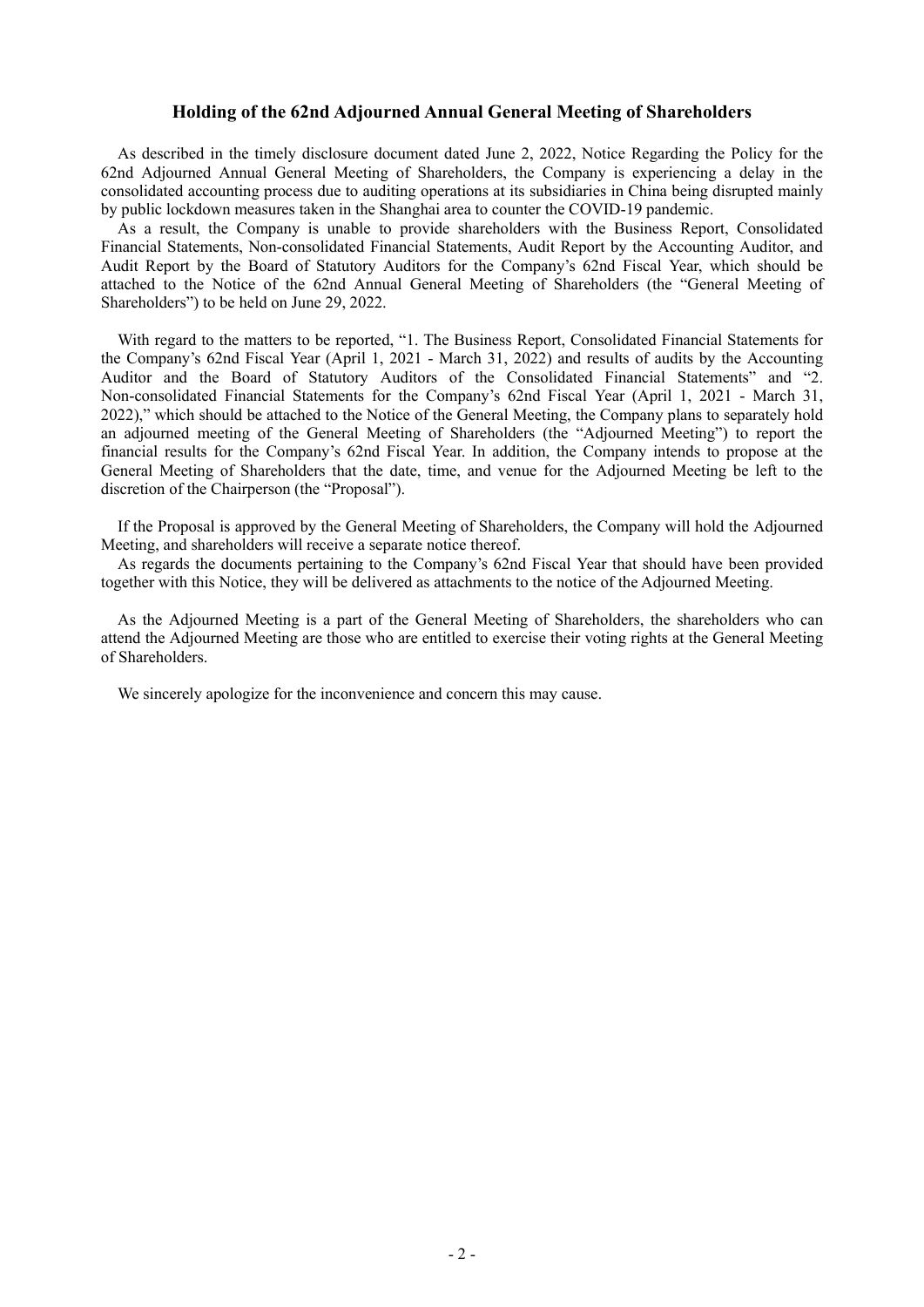# **Reference Documents for the General Meeting of Shareholders**

# **Proposals and References**

**Proposal 1:** Distribution of Surplus

The Company plans to distribute surplus for this year as follows, taking into consideration factors such as business performance for the year and the business environment while also paying attention to its internal reserves.

- 1. Matters Related to the Year-end Dividend
- (1) Matters related to the allocation of dividend property to shareholders and its total amount: 15 yen per common share
	- Total of 476,349,975 yen
- (2) Date the distribution of surplus comes into effect: June 30, 2022
- 2. Matters Related to the Distribution of Surplus

| (1) Surplus item increased and amount |                     |
|---------------------------------------|---------------------|
| General reserve                       | $1,500,000,000$ yen |
| (2) Surplus item decreased and amount |                     |
| Retained earnings brought forward     | 1,500,000,000 yen   |

**Proposal 2:** Partial Amendments to the Articles of Incorporation

1. Reasons for amendments

The amended provisions stipulated in the proviso of Article 1 of the supplementary provisions of the "Act Partially Amending the Companies Act" (Act No. 70 of 2019) will be enforced on September 1, 2022. Accordingly, in order to prepare for the introduction of the system for electronic provision of materials for general meetings of shareholders, the Articles of Incorporation of the Company shall be amended as follows.

- (1) The proposed Article 14, Paragraph 1 provides that information contained in the reference documents for the general meeting of shareholders, etc. shall be provided electronically.
- (2) The purpose of the proposed Article 14, Paragraph 2 is to establish a provision to limit the scope of matters to be included in the paper copy to be sent to shareholders who have requested it.
- (3) The provisions related to the internet disclosure and deemed provision of the reference documents for the general meeting of shareholders, etc. (Article 14 of the current Articles of Incorporation) will become unnecessary and will therefore be deleted.
- (4) In line with the above establishment and deletion of the provisions, supplementary provisions related to the effective date, etc. shall be established. The said supplementary provisions shall be deleted when the prescribed period expires.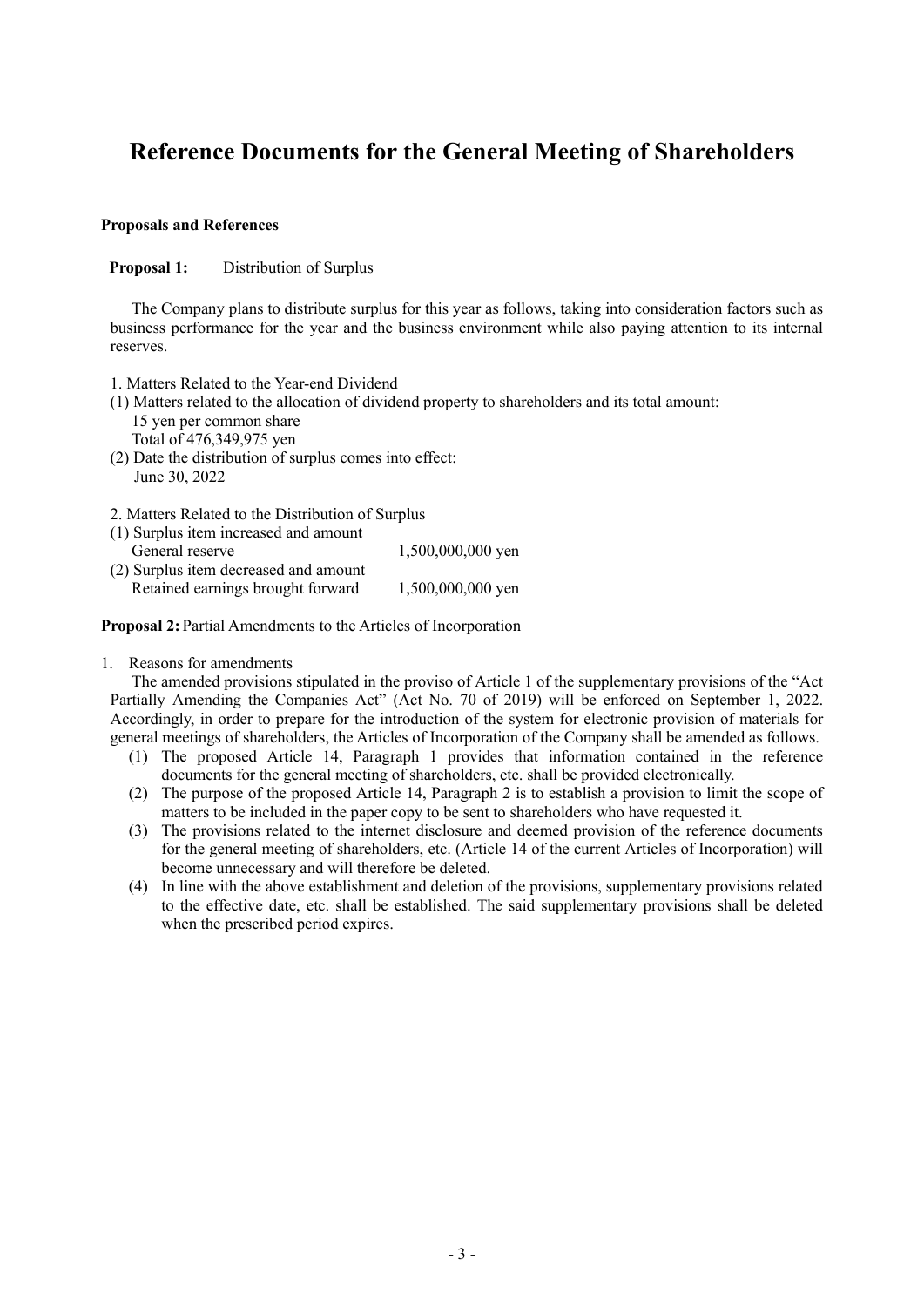2. Details of amendments Details of the amendments are as follows.

|                                                                                                                                                                                                                                                                                                                                                                                                                                                | (Amended parts are underlined.)                                                                                                                                                                                                                                                                                                                                                                                                                                                                                                                                                                                                                                                                                                                                                                                                                                                                                                                                                                                   |
|------------------------------------------------------------------------------------------------------------------------------------------------------------------------------------------------------------------------------------------------------------------------------------------------------------------------------------------------------------------------------------------------------------------------------------------------|-------------------------------------------------------------------------------------------------------------------------------------------------------------------------------------------------------------------------------------------------------------------------------------------------------------------------------------------------------------------------------------------------------------------------------------------------------------------------------------------------------------------------------------------------------------------------------------------------------------------------------------------------------------------------------------------------------------------------------------------------------------------------------------------------------------------------------------------------------------------------------------------------------------------------------------------------------------------------------------------------------------------|
| <b>Current Articles of Incorporation</b>                                                                                                                                                                                                                                                                                                                                                                                                       | Proposed Amendments                                                                                                                                                                                                                                                                                                                                                                                                                                                                                                                                                                                                                                                                                                                                                                                                                                                                                                                                                                                               |
| Chapter 3 General Meeting of Shareholders<br>(Internet Disclosure and Deemed Provision of<br>Reference Documents for the General Meeting of<br>Shareholders, Etc.)<br>Article 14 The Company may, when convening a<br>general meeting of shareholders, deem that it                                                                                                                                                                            | Chapter 3 General Meeting of Shareholders                                                                                                                                                                                                                                                                                                                                                                                                                                                                                                                                                                                                                                                                                                                                                                                                                                                                                                                                                                         |
| provided information to shareholders<br>has<br>pertaining to matters to be described or<br>indicated in the reference documents for the<br>general meeting of shareholders, business<br>report, non-consolidated financial statements,<br>and consolidated financial statements,<br>by<br>disclosing such information through<br>the<br>internet in accordance with the provisions<br>provided in the Ordinance of the Ministry of<br>Justice. | <deleted></deleted>                                                                                                                                                                                                                                                                                                                                                                                                                                                                                                                                                                                                                                                                                                                                                                                                                                                                                                                                                                                               |
| <newly established=""></newly>                                                                                                                                                                                                                                                                                                                                                                                                                 | (Measures for Electronic Provision, Etc.)<br>Article 14 The Company shall, when convening a<br>general meeting of shareholders, provide<br>information contained in the reference<br>documents for the general meeting of<br>shareholders, etc. electronically.<br>2.<br>Among the matters to be provided<br>electronically, the Company may choose not<br>to include all or part of the matters stipulated<br>in the Ordinance of the Ministry of Justice in<br>the paper copy to be sent to shareholders who<br>have requested it by the record date for voting<br>rights.                                                                                                                                                                                                                                                                                                                                                                                                                                      |
| <newly established=""></newly>                                                                                                                                                                                                                                                                                                                                                                                                                 | (Supplementary Provisions)<br>The amendment to Article 14 of the Articles of<br>1.<br>Incorporation shall come into effect<br>on<br>September 1, 2022, which is the date of<br>enforcement of the amended provisions<br>stipulated in the proviso of Article 1 of the<br>supplementary provisions of the Act Partially<br>Amending the Companies Act (Act No. 70 of<br><u>2019).</u><br>2.<br>Notwithstanding the provisions of the preceding<br>paragraph, Article 14 (Internet Disclosure and<br>Deemed Provision of Reference Documents for<br>the General Meeting of Shareholders, Etc.) of the<br>Articles of Incorporation shall remain in force<br>with respect to a general meeting of shareholders<br>to be held on or before the last day of February<br>2023.<br>3.<br>These supplementary provisions shall be deleted<br>on March 1, 2023, or after the lapse of three<br>months from the date of the general meeting of<br>shareholders set forth in the preceding paragraph,<br>whichever is later. |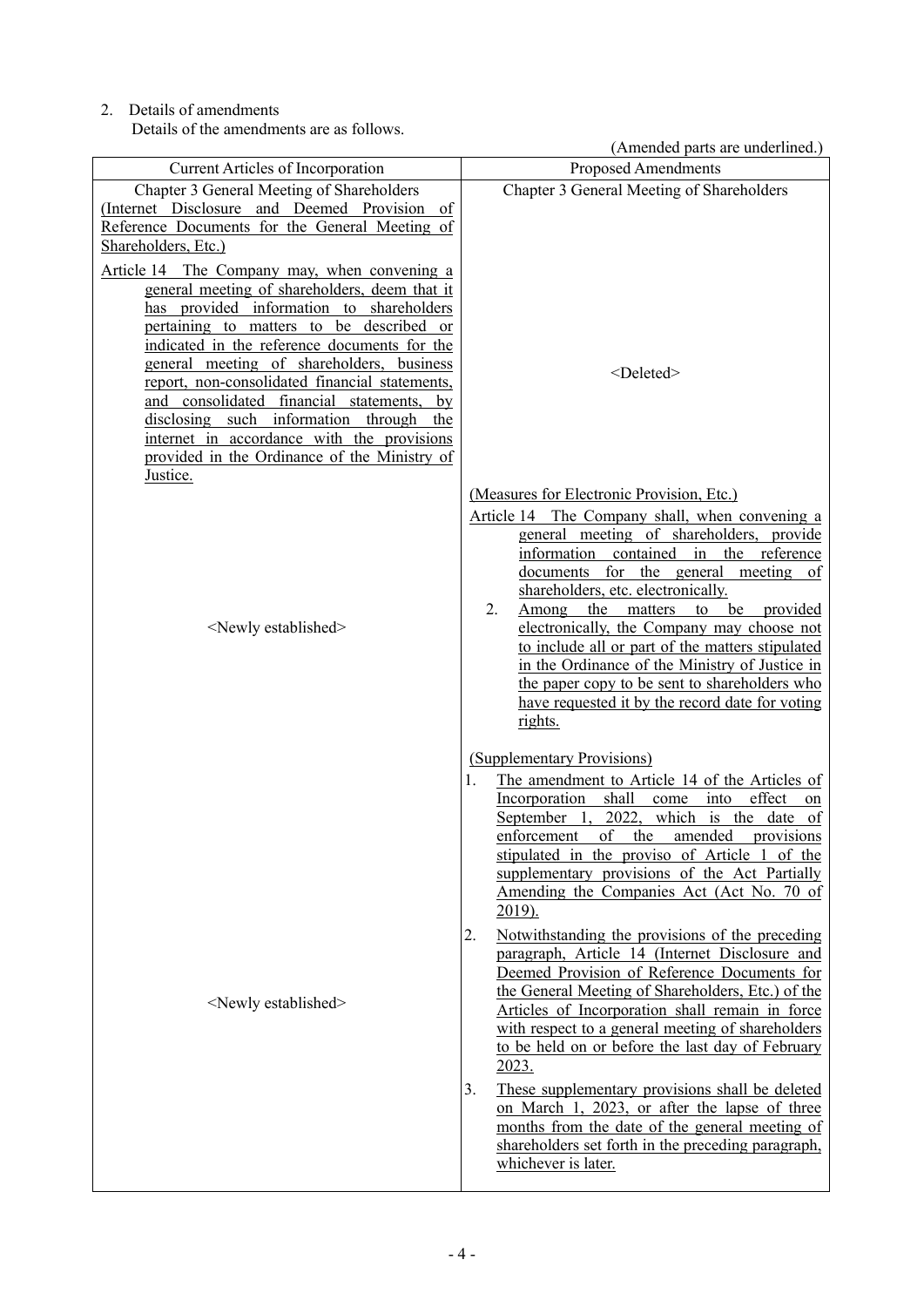# **Proposal 3:** Election of Seven (7) Directors

All of the current Directors (10) will retire at the expiration of their terms of office upon the adjournment of this General Meeting of Shareholders, or at the close of discussions on June 29, 2022. Accordingly, the Company proposes the election of seven (7) Directors, reducing the number of Directors by three (3) to speed up decision-making.

The candidates for Director, who will assume their respective offices upon the adjournment of this General Meeting of Shareholders, or at the close of discussions on June 29, 2022, are as follows:

| Candidate<br>No. | Name                                          |                   | Current position and responsibility in the Company                                                                                                                                                               | Attendance at<br>meetings of the<br>Board of Directors |
|------------------|-----------------------------------------------|-------------------|------------------------------------------------------------------------------------------------------------------------------------------------------------------------------------------------------------------|--------------------------------------------------------|
|                  | Reelection                                    | Shigeki Kinoshita | Representative Director<br>Chairman                                                                                                                                                                              | 100%<br>(14/14)                                        |
| $\overline{2}$   | Reelection                                    | Yoshinobu Hotta   | Representative Director<br>President                                                                                                                                                                             | 100%<br>(14/14)                                        |
| 3                | Reelection                                    | Takashi Mizushina | Director and Managing Executive Officer<br>General Manager, Tokyo Office<br>In charge of General Management Division, Strategic<br>Planning Department, ICT Promotion Department, and<br><b>Audit Department</b> | 93%<br>(13/14)                                         |
| $\overline{4}$   | Reelection                                    | Toshiki Sanaga    | Director and Managing Executive Officer<br>In charge of Sales Management Division and License<br>Promotion Department                                                                                            | 100%<br>(14/14)                                        |
| 5                | Reelection<br>Outside Director<br>Independent | Tamon Tsuda       | Director                                                                                                                                                                                                         | 100%<br>(14/14)                                        |
| 6                | Reelection<br>Outside Director<br>Independent | Kazuo Komatsu     | Director                                                                                                                                                                                                         | 100%<br>(14/14)                                        |
| $\overline{7}$   | Reelection<br>Outside Director<br>Independent | Hiroko Ameno      | Director                                                                                                                                                                                                         | 93%<br>(13/14)                                         |

Reelection: Candidate for Director to be reelected

Outside Director: Candidate for Outside Director

Independent: Independent Director filed with the Tokyo Stock Exchange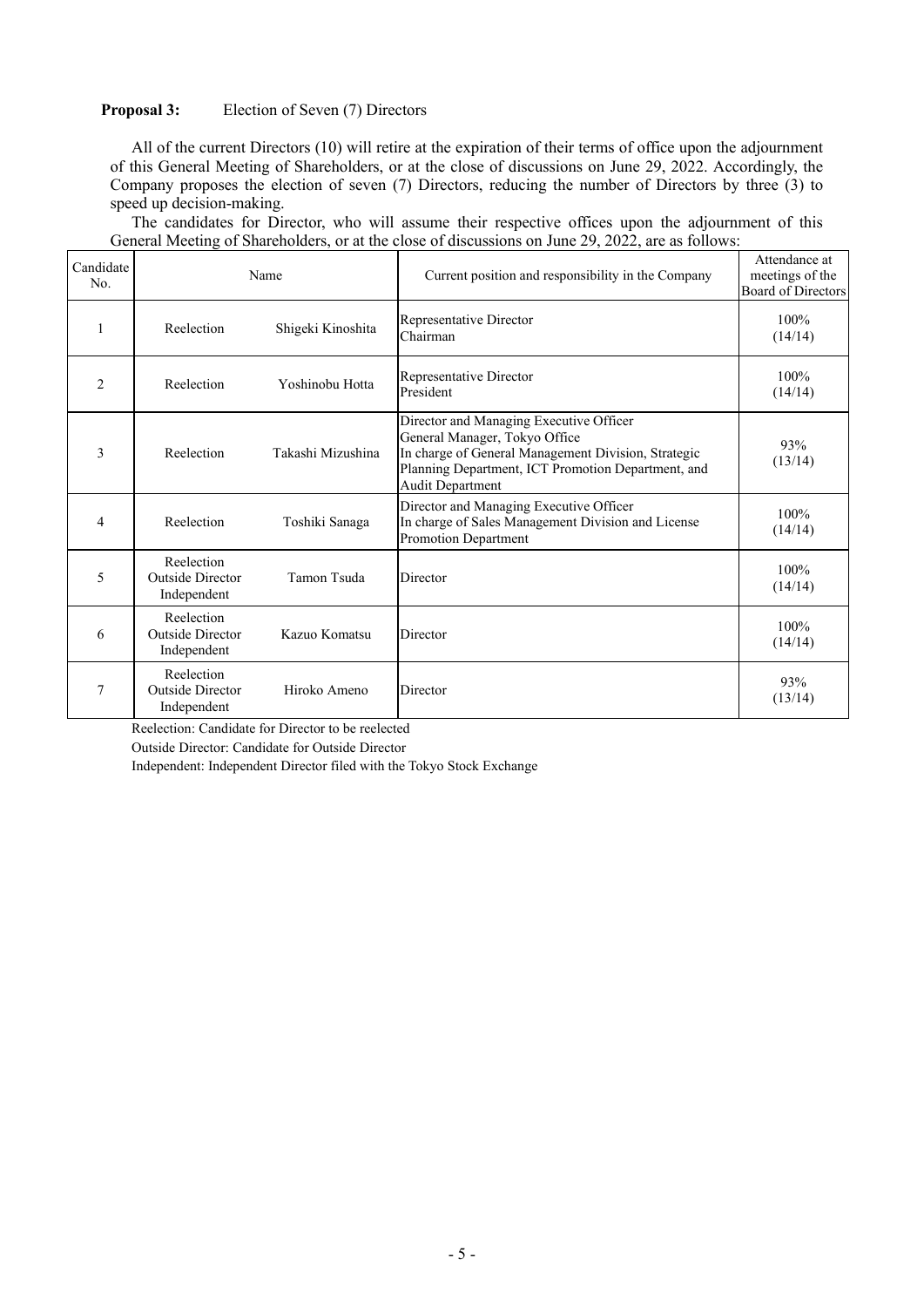|                |                                                                                                                                                                                                                                                                                                                                                                                                                                                                                                                                                                                                            | Positions or                                                                                                                                                                                                |                                                                                            |                                                                                                                                                                                                                                                                 | Number of     |  |
|----------------|------------------------------------------------------------------------------------------------------------------------------------------------------------------------------------------------------------------------------------------------------------------------------------------------------------------------------------------------------------------------------------------------------------------------------------------------------------------------------------------------------------------------------------------------------------------------------------------------------------|-------------------------------------------------------------------------------------------------------------------------------------------------------------------------------------------------------------|--------------------------------------------------------------------------------------------|-----------------------------------------------------------------------------------------------------------------------------------------------------------------------------------------------------------------------------------------------------------------|---------------|--|
| No.            | Name                                                                                                                                                                                                                                                                                                                                                                                                                                                                                                                                                                                                       |                                                                                                                                                                                                             | responsibilities in the<br>Past experience and significant concurrent positions            |                                                                                                                                                                                                                                                                 | shares of the |  |
|                | (Date of birth)                                                                                                                                                                                                                                                                                                                                                                                                                                                                                                                                                                                            | Company                                                                                                                                                                                                     |                                                                                            |                                                                                                                                                                                                                                                                 | Company held  |  |
| 1              | Shigeki Kinoshita<br>(October 28, 1954)<br>Reelection                                                                                                                                                                                                                                                                                                                                                                                                                                                                                                                                                      | Chairman<br>(Representative Director)                                                                                                                                                                       | April 1977<br>June 2012<br>June 2013<br>June 2014<br>June 2016<br>June 2020<br>association | Joined the Company<br>Director<br>Managing Director<br>Senior Managing Director<br>President<br>Chairman (current position)<br>(Significant concurrent position)<br>Chairman, Japan Ship Machinery and Equipment<br>Association (JSMEA), a general incorporated | 70,300        |  |
|                |                                                                                                                                                                                                                                                                                                                                                                                                                                                                                                                                                                                                            | [Reasons for nomination as a candidate for Director]                                                                                                                                                        |                                                                                            |                                                                                                                                                                                                                                                                 |               |  |
|                | The Company proposes the reelection of Mr. Shigeki Kinoshita in light of his extensive experience and knowledge<br>spanning across the Group's business including in the fields of technology, research and development, his current service<br>as the Chairman and Representative Director in managing the Group, as well as his high level of insight based on broad<br>experience and achievements in driving the entire Group with his excellent leadership.                                                                                                                                           |                                                                                                                                                                                                             |                                                                                            |                                                                                                                                                                                                                                                                 |               |  |
|                |                                                                                                                                                                                                                                                                                                                                                                                                                                                                                                                                                                                                            |                                                                                                                                                                                                             | April 1988                                                                                 | Joined the Company                                                                                                                                                                                                                                              |               |  |
|                | Yoshinobu Hotta<br>(January 30, 1966)                                                                                                                                                                                                                                                                                                                                                                                                                                                                                                                                                                      | President<br>(Representative Director)                                                                                                                                                                      | June 2017<br><b>June 2018</b><br>June 2019                                                 | Director<br>Director and Managing Executive<br>Officer<br>Vice President                                                                                                                                                                                        | 73,500        |  |
|                | Reelection                                                                                                                                                                                                                                                                                                                                                                                                                                                                                                                                                                                                 |                                                                                                                                                                                                             | June 2020                                                                                  | President (current position)<br>(Significant concurrent position)                                                                                                                                                                                               |               |  |
| $\overline{c}$ |                                                                                                                                                                                                                                                                                                                                                                                                                                                                                                                                                                                                            |                                                                                                                                                                                                             | Umeda City Co., Ltd.                                                                       | President and Representative Director, Daihatsu Diesel                                                                                                                                                                                                          |               |  |
|                | [Reasons for nomination as a candidate for Director]<br>The Company proposes the reelection of Mr. Yoshinobu Hotta in light of his abundant experience and knowledge of the<br>Company's business including in the fields of manufacturing and quality control, as well as his high level of insight<br>based on abundant experience and achievements having exercised excellent leadership and execution ability as the<br>President and Representative Director of the Company in the Group's management, including in spurring business<br>growth and strengthening its management base and governance. |                                                                                                                                                                                                             |                                                                                            |                                                                                                                                                                                                                                                                 |               |  |
|                |                                                                                                                                                                                                                                                                                                                                                                                                                                                                                                                                                                                                            | Director and Managing                                                                                                                                                                                       | April 1994                                                                                 | Joined the Company                                                                                                                                                                                                                                              |               |  |
| 3              | Takashi Mizushina<br>(April 13, 1970)<br>Reelection                                                                                                                                                                                                                                                                                                                                                                                                                                                                                                                                                        | <b>Executive Officer</b><br>[Responsibilities]<br>General Manager, Tokyo<br>Office<br>In charge of General<br>Management Division,<br><b>Strategic Planning</b><br>Department, ICT<br>Promotion Department, | June 2019                                                                                  | Director and Managing Executive<br>Officer (current position)                                                                                                                                                                                                   | 31,600        |  |
|                |                                                                                                                                                                                                                                                                                                                                                                                                                                                                                                                                                                                                            | and Audit Department                                                                                                                                                                                        |                                                                                            |                                                                                                                                                                                                                                                                 |               |  |
|                | [Reasons for nomination as a candidate for Director]<br>The Company proposes the reelection of Mr. Takashi Mizushina in light of his abundant experience and knowledge of<br>the Company's business including in administrative sections, as well as his high level of insight based on abundant<br>experience and achievements as a Director of the Company, including in bringing different viewpoints into building<br>Group-wide governance structure and strengthening the functions of each division and department.                                                                                 |                                                                                                                                                                                                             |                                                                                            |                                                                                                                                                                                                                                                                 |               |  |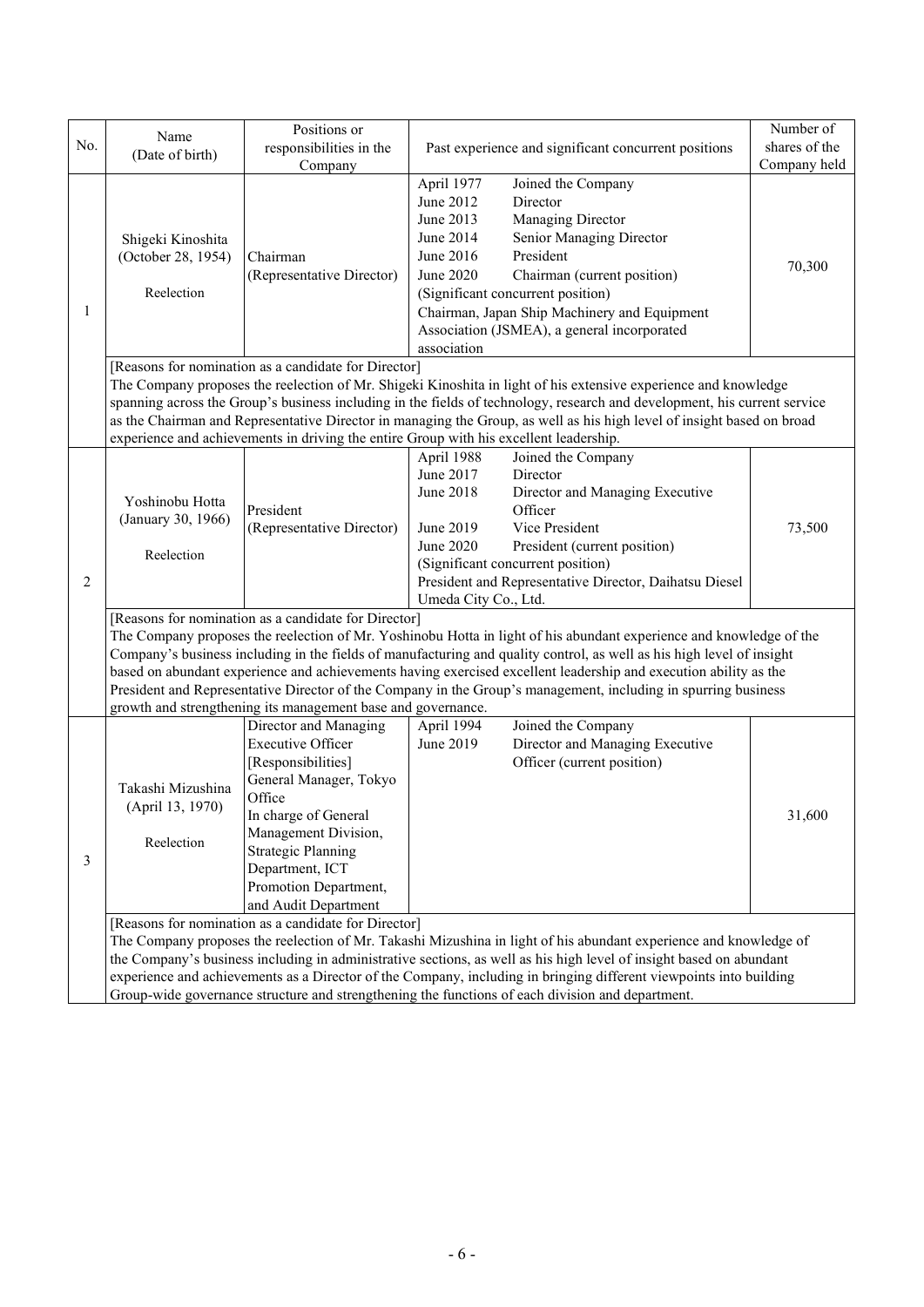| No.            | Name<br>(Date of birth)                                                                                                                                                                                                                                                                                                                                                                                                                                                                                                                                                                                                                                                                                                                                                                                                                                                                                                                                                                                                                | Positions or<br>responsibilities in the<br>Company                                                                                                          |                                                                                                                         | Past experience and significant concurrent positions                                                                                                                                                                                                                                                                                                                                                                                                                                                                                                                                                                                                                        | Number of<br>shares of the<br>Company held |  |  |
|----------------|----------------------------------------------------------------------------------------------------------------------------------------------------------------------------------------------------------------------------------------------------------------------------------------------------------------------------------------------------------------------------------------------------------------------------------------------------------------------------------------------------------------------------------------------------------------------------------------------------------------------------------------------------------------------------------------------------------------------------------------------------------------------------------------------------------------------------------------------------------------------------------------------------------------------------------------------------------------------------------------------------------------------------------------|-------------------------------------------------------------------------------------------------------------------------------------------------------------|-------------------------------------------------------------------------------------------------------------------------|-----------------------------------------------------------------------------------------------------------------------------------------------------------------------------------------------------------------------------------------------------------------------------------------------------------------------------------------------------------------------------------------------------------------------------------------------------------------------------------------------------------------------------------------------------------------------------------------------------------------------------------------------------------------------------|--------------------------------------------|--|--|
| $\overline{4}$ | Toshiki Sanaga<br>(January 22, 1970)<br>Reelection                                                                                                                                                                                                                                                                                                                                                                                                                                                                                                                                                                                                                                                                                                                                                                                                                                                                                                                                                                                     | Director and Managing<br><b>Executive Officer</b><br>[Responsibilities]<br>In charge of Sales<br>Management Division and<br>License Promotion<br>Department | April 1993<br>June 2020                                                                                                 | Joined the Company<br>Director and Managing Executive<br>Officer (current position)                                                                                                                                                                                                                                                                                                                                                                                                                                                                                                                                                                                         | 23,900                                     |  |  |
|                | [Reasons for nomination as a candidate for Director]<br>The Company proposes the reelection of Mr. Toshiki Sanaga in light of his abundant experience and knowledge of the<br>Company's business including in sales sections, as well as his high level of insight based on abundant experience and<br>achievements as a Director of the Company in showing excellent leadership to contribute to the diverse expansion of our<br>business and bringing his abundant management experience into play to increase the scale and breadth of our mainstay<br>business.                                                                                                                                                                                                                                                                                                                                                                                                                                                                    |                                                                                                                                                             |                                                                                                                         |                                                                                                                                                                                                                                                                                                                                                                                                                                                                                                                                                                                                                                                                             |                                            |  |  |
| 5              | Tamon Tsuda<br>(December 19, 1952)<br>Reelection<br>Outside<br>Independent                                                                                                                                                                                                                                                                                                                                                                                                                                                                                                                                                                                                                                                                                                                                                                                                                                                                                                                                                             | Director                                                                                                                                                    | April 1975<br>October 1981<br>March 1985<br>November<br>2000<br><b>July 2012</b><br>June 2014<br>June 2015<br>June 2015 | Joined The Sumitomo Bank, Limited<br>(currently Sumitomo Mitsui Banking<br>Corporation)<br>Joined Arthur Andersen LLP<br>Registered as Certified Public Accountant<br>Representative Partner, Century Ota<br>Showa & Co. (currently Ernst & Young<br>ShinNihon LLC)<br>Representative, Tsuda Certified Public<br>Accountant Office (current position)<br>Outside Audit & Supervisory Board<br>Member, Nitta Gelatin, Inc. (current<br>position)<br>Outside Director, TECHNO ASSOCIE<br>CO., LTD. (current position)<br>Outside Director, the Company (current<br>position)<br>(Significant concurrent position)<br>Representative, Tsuda Certified Public Accountant Office | $\mathbf{0}$                               |  |  |
|                | [Reasons for nomination as a candidate for Outside Director and overview of expected roles]<br>The Company proposes the reelection of Mr. Tamon Tsuda as Outside Director as he will leverage his specialist<br>knowledge and experience, etc. as a Certified Public Accountant in the management of the Company. We expect that,<br>upon his election, Mr. Tsuda will contribute to enhancing the Company's supervisory function over its entire<br>management, mainly from a financial point of view, by leveraging his expertise as a Certified Public Accountant. In<br>addition, the Company has determined that he will be able to carry out his duties appropriately upon comprehensively<br>considering the fact that Mr. Tsuda has participated in company management as an Outside Director and Outside Audit &<br>Supervisory Board Member in other companies, the fact that he possesses a high level of insight regarding management<br>from his specialist position as a Certified Public Accountant, and other factors. |                                                                                                                                                             |                                                                                                                         |                                                                                                                                                                                                                                                                                                                                                                                                                                                                                                                                                                                                                                                                             |                                            |  |  |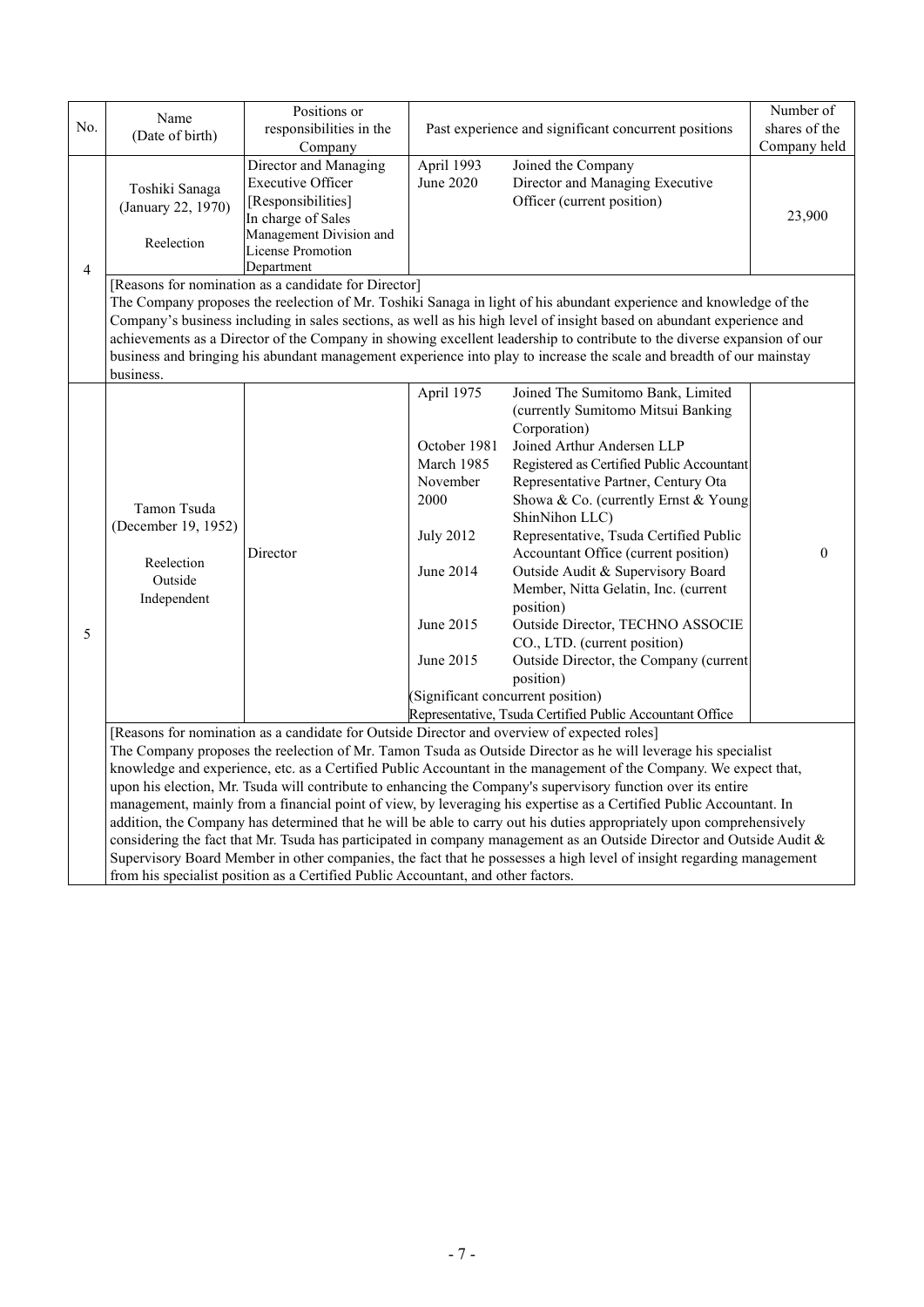|     |                                                                                                                                                                                                                                                                                                                                                                                                                                                                                                                                                                                                                                                                                                                                                                                                                                                                                                                                                                                                                                                                                                                                                                                                                                                                                                                                                                                                                                                                                                                                                                                          | Positions or                                 |                                                                                        |                                                                                                                                                                                                                                                                                                                                                                                                                                                                                                                                                          | Number of     |  |  |
|-----|------------------------------------------------------------------------------------------------------------------------------------------------------------------------------------------------------------------------------------------------------------------------------------------------------------------------------------------------------------------------------------------------------------------------------------------------------------------------------------------------------------------------------------------------------------------------------------------------------------------------------------------------------------------------------------------------------------------------------------------------------------------------------------------------------------------------------------------------------------------------------------------------------------------------------------------------------------------------------------------------------------------------------------------------------------------------------------------------------------------------------------------------------------------------------------------------------------------------------------------------------------------------------------------------------------------------------------------------------------------------------------------------------------------------------------------------------------------------------------------------------------------------------------------------------------------------------------------|----------------------------------------------|----------------------------------------------------------------------------------------|----------------------------------------------------------------------------------------------------------------------------------------------------------------------------------------------------------------------------------------------------------------------------------------------------------------------------------------------------------------------------------------------------------------------------------------------------------------------------------------------------------------------------------------------------------|---------------|--|--|
| No. | Name                                                                                                                                                                                                                                                                                                                                                                                                                                                                                                                                                                                                                                                                                                                                                                                                                                                                                                                                                                                                                                                                                                                                                                                                                                                                                                                                                                                                                                                                                                                                                                                     | responsibilities in the                      | Past experience and significant concurrent positions                                   |                                                                                                                                                                                                                                                                                                                                                                                                                                                                                                                                                          | shares of the |  |  |
|     | (Date of birth)                                                                                                                                                                                                                                                                                                                                                                                                                                                                                                                                                                                                                                                                                                                                                                                                                                                                                                                                                                                                                                                                                                                                                                                                                                                                                                                                                                                                                                                                                                                                                                          | Company                                      |                                                                                        |                                                                                                                                                                                                                                                                                                                                                                                                                                                                                                                                                          | Company held  |  |  |
| 6   | Kazuo Komatsu<br>(November 29, 1949)<br>Reelection<br>Outside<br>Independent                                                                                                                                                                                                                                                                                                                                                                                                                                                                                                                                                                                                                                                                                                                                                                                                                                                                                                                                                                                                                                                                                                                                                                                                                                                                                                                                                                                                                                                                                                             | Director                                     | April 1975<br><b>July 2007</b><br>March 2009<br>April 2015<br>August 2015<br>June 2016 | Assistant Judge, Kobe District Court<br>Chief Judge, Nagasaki Family Court<br>Presiding Judge, Osaka High Court<br>Conciliation commissioner of civil<br>affairs, Osaka District/Summary Court<br>(current position)<br>Registered as Attorney-at-law<br>Joined Kitahama Partners (current<br>position)<br>Outside Director, the Company (current                                                                                                                                                                                                        | $\theta$      |  |  |
|     | position)<br>[Reasons for nomination as a candidate for Outside Director and overview of expected roles]<br>The Company proposes the reelection of Mr. Kazuo Komatsu as Outside Director as he will leverage his specialist<br>knowledge and experience, etc. as a judge and an attorney in the management of the Company. Upon his election, we<br>expect that Mr. Komatsu will contribute to enhancing the Company's supervisory function over its entire management,<br>mainly from a legal point of view, by leveraging his expertise as an attorney. In addition, the Company has determined<br>that he will be able to carry out his duties appropriately upon comprehensively considering the fact that Mr. Komatsu<br>possesses a high level of insight regarding corporate law from his specialist position as an attorney, and other factors.                                                                                                                                                                                                                                                                                                                                                                                                                                                                                                                                                                                                                                                                                                                                  |                                              |                                                                                        |                                                                                                                                                                                                                                                                                                                                                                                                                                                                                                                                                          |               |  |  |
|     |                                                                                                                                                                                                                                                                                                                                                                                                                                                                                                                                                                                                                                                                                                                                                                                                                                                                                                                                                                                                                                                                                                                                                                                                                                                                                                                                                                                                                                                                                                                                                                                          |                                              | April 2004                                                                             | Full-time lecturer, Faculty of                                                                                                                                                                                                                                                                                                                                                                                                                                                                                                                           |               |  |  |
| 7   | Hiroko Ameno<br>(August 10, 1971)<br>Reelection<br>Outside<br>Independent                                                                                                                                                                                                                                                                                                                                                                                                                                                                                                                                                                                                                                                                                                                                                                                                                                                                                                                                                                                                                                                                                                                                                                                                                                                                                                                                                                                                                                                                                                                | Director                                     | April 2005<br>April 2007<br>June 2011<br>April 2012<br>June 2020                       | Commerce, Seinan Gakuin University<br>Assistant Professor, Faculty of<br>Commerce, Seinan Gakuin University<br>Associate Professor, Faculty of<br>Business and Commerce, Kansai<br>University<br>Outside Director, SENKO Co., Ltd.<br>(currently SENKO Group Holdings<br>Co., Ltd.) (current position)<br>Professor, Faculty of Business and<br>Commerce, Kansai University (current<br>position)<br>Outside Director, the Company (current<br>position)<br>December 2020 Board of Education Member, Suita City<br>Board of Education (current position) | $\mathbf{0}$  |  |  |
|     | [Reasons for nomination as a candidate for Outside Director and overview of expected roles]<br>The Company proposes the reelection of Ms. Hiroko Ameno as Outside Director, as she possesses a high level of insight<br>and abundant experience in social and economic fields as a university professor, and will leverage them in the<br>management of the Company. We expect that, upon her election, Ms. Ameno will continue to contribute to enhancing the<br>Company's supervisory function over its entire management, based mainly on her advanced knowledge and an academic<br>standpoint. In addition, the Company has determined that she will be able to carry out her duties appropriately, after<br>comprehensively considering that Ms. Ameno has participated in company management as an Outside Director in other<br>companies, and that she has competence to perform her duties appropriately and has contributed to the Company's<br>management significantly.<br>(Notes)<br>There are no special interest relationships between each candidate and the Company.<br>1.<br>2.<br>Mr. Tamon Tsuda, Mr. Kazuo Komatsu, and Ms. Hiroko Ameno are candidates for Outside Director.<br>Furthermore, Mr. Tamon Tsuda, Mr. Kazuo Komatsu, and Ms. Hiroko Ameno have been designated as Independent<br>Directors as prescribed by the Tokyo Stock Exchange. If they are reelected as Outside Directors, they will remain<br>Independent Directors.<br>The term of office of Mr. Tamon Tsuda as Outside Director of the Company will be seven years at the conclusion of<br>3. |                                              |                                                                                        |                                                                                                                                                                                                                                                                                                                                                                                                                                                                                                                                                          |               |  |  |
|     | 4.                                                                                                                                                                                                                                                                                                                                                                                                                                                                                                                                                                                                                                                                                                                                                                                                                                                                                                                                                                                                                                                                                                                                                                                                                                                                                                                                                                                                                                                                                                                                                                                       | this Annual General Meeting of Shareholders. |                                                                                        | Mr. Tamon Tsuda is scheduled to retire from the office of Outside Audit & Supervisory Board Member of Nitta Gelatin,                                                                                                                                                                                                                                                                                                                                                                                                                                     |               |  |  |

Inc., effective June 28, 2022.

5. The term of office of Mr. Kazuo Komatsu as Outside Director of the Company will be six years at the conclusion of this Annual General Meeting of Shareholders.

6. The term of office of Ms. Hiroko Ameno as Outside Director of the Company will be two years at the conclusion of this Annual General Meeting of Shareholders.

7. Contents and overview of liability limitation agreement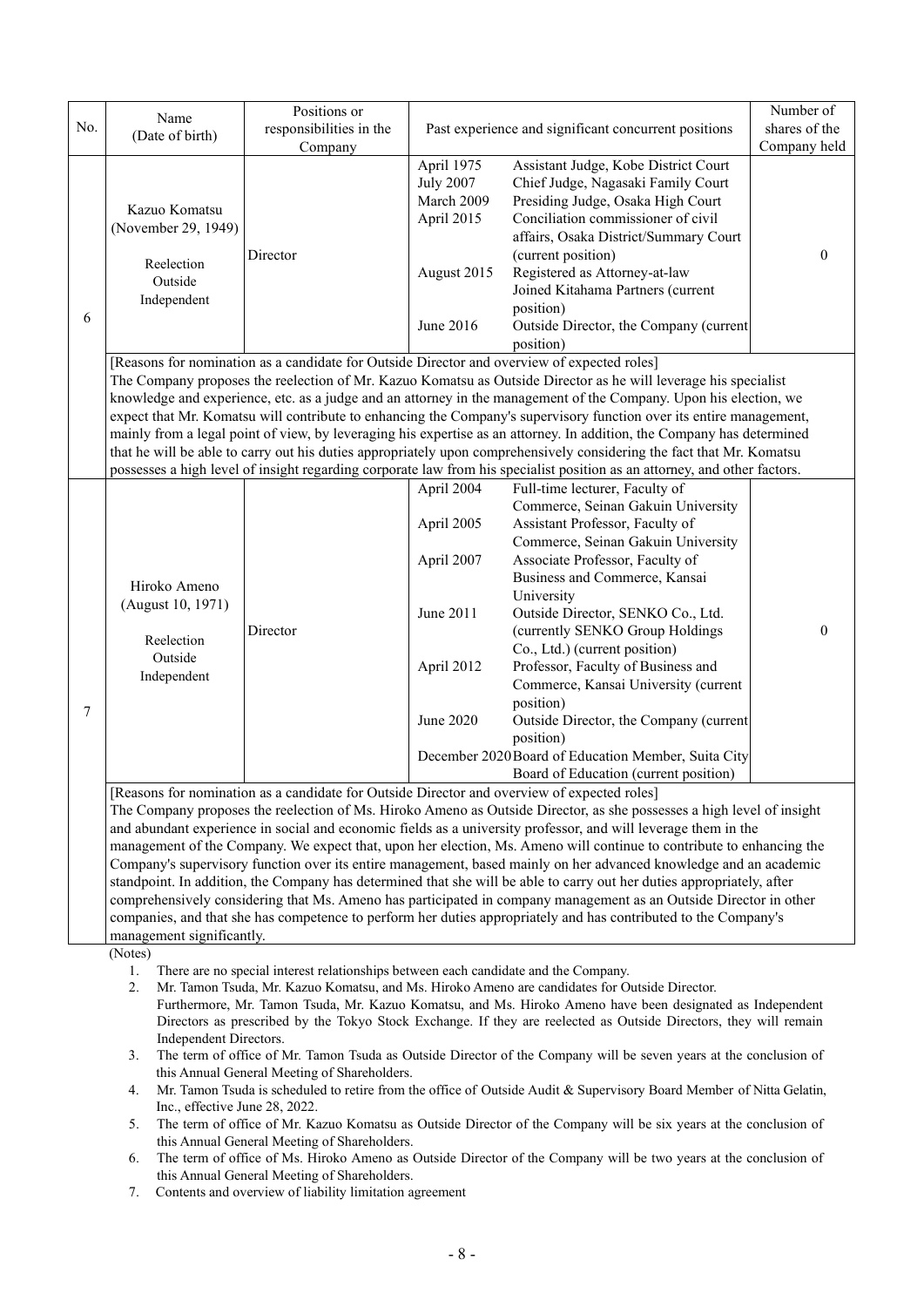The Company has entered into agreements with Mr. Tamon Tsuda, Mr. Kazuo Komatsu, and Ms. Hiroko Ameno to limit their liability as defined in Article 423, Paragraph 1 of the Companies Act, in accordance with the stipulations of Article 427, Paragraph 1 of the said Act. The limit of liability based on the agreements is the minimum liability amount set forth in Article 425, Paragraph 1 of the said Act. If their reelection is approved, the Company intends to continue the same agreements.

Outline of the liability limitation agreements is as follows:

- If an Outside Director incurs any liability to the Company for damages by neglecting his/her duties, such Outside Director shall be liable for such damages up to the minimum liability amount as defined in Article 425, Paragraph 1 of the Companies Act.

- The abovementioned liability limitation shall be applicable only if such Outside Director has acted in good faith and without gross negligence in performing his/her duties that have caused such liability.

8. Outline of directors and officers liability insurance contract

The Company has entered into a directors and officers liability insurance contract as defined in Article 430-3, Paragraph 1 of the Companies Act with an insurance company to cover damages that may arise due to the insured persons' assuming liability for their execution of duties, or receiving a claim for the pursuit of such liability. Certain exemptions, however, such as an exemption from coverage if such damages are caused by the intent or gross negligence of insured Directors, shall be provided.

The candidates for Director will be included as the insured persons under the insurance policy if they are elected. The Company bears the entire premium for all of the insured persons. The Company plans to renew the insurance policy under the same terms and conditions in effect at the time of next renewal.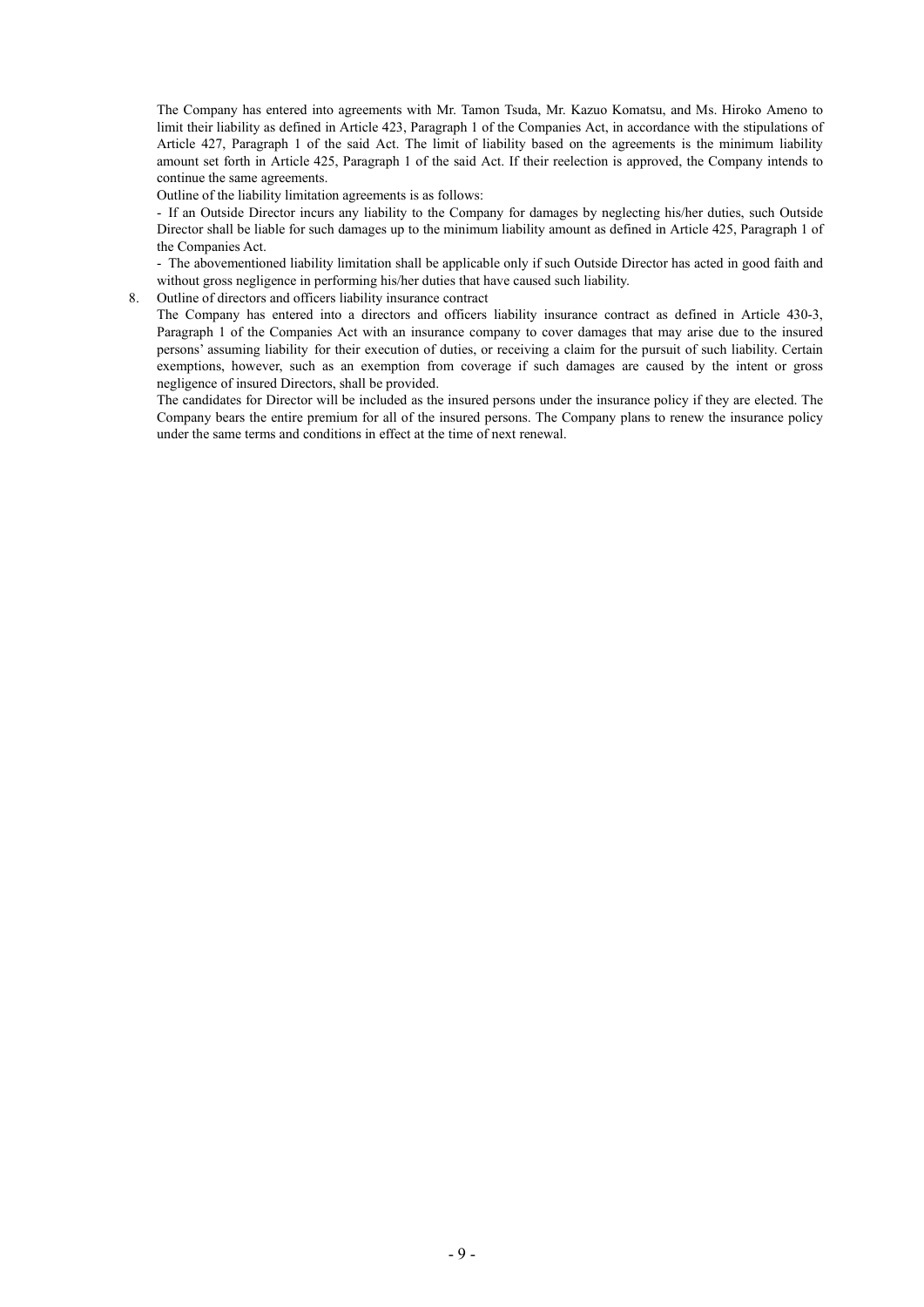# **Proposal 4:** Election of Three (3) Statutory Auditors

Mr. Atsumi Masada, Mr. Norihide Bessyo, and Mr. Kunihiro Morimoto will retire at the expiration of their terms of office as Statutory Auditor upon the adjournment of this General Meeting of Shareholders, or at the close of discussions on June 29, 2022. Accordingly, the Company proposes the election of three (3) Statutory Auditors.

This proposal has been approved by the Board of Statutory Auditors.

The candidates for Statutory Auditor, who will assume their respective offices upon the adjournment of this General Meeting of Shareholders, or at the close of discussions on June 29, 2022, are as follows:

| No. | Name<br>(Date of birth)                                                                                                                                                                                                                                                                                                                                                                                                                                                                                                                                 | Positions in the<br>Company | Past experience and significant concurrent positions                                  |                                                                                                                                                                                                                                                                                                                                                                                                                           | Number of<br>shares of the<br>Company<br>held |  |  |  |
|-----|---------------------------------------------------------------------------------------------------------------------------------------------------------------------------------------------------------------------------------------------------------------------------------------------------------------------------------------------------------------------------------------------------------------------------------------------------------------------------------------------------------------------------------------------------------|-----------------------------|---------------------------------------------------------------------------------------|---------------------------------------------------------------------------------------------------------------------------------------------------------------------------------------------------------------------------------------------------------------------------------------------------------------------------------------------------------------------------------------------------------------------------|-----------------------------------------------|--|--|--|
| 1   | Atsumi Masada<br>(April 1, 1963)<br>Reelection                                                                                                                                                                                                                                                                                                                                                                                                                                                                                                          | <b>Statutory Auditor</b>    | April 1985<br><b>July 2006</b><br>June 2018                                           | Joined Taiyo Kobe Bank (current Sumitomo Mitsui<br><b>Banking Corporation)</b><br>Joined the Company<br><b>Statutory Auditor (current position)</b>                                                                                                                                                                                                                                                                       | 7,000                                         |  |  |  |
|     | [Reasons for nomination as a candidate for Statutory Auditor]<br>The Company proposes the reelection of Mr. Atsumi Masada as Statutory Auditor as we have determined that he would be<br>able to appropriately carry out his duties as a Statutory Auditor, in light of his abundant experience and broad insight derived<br>from his career with a financial institution and his contribution to enhancing the Group's auditing system in his current<br>capacity as a Statutory Auditor.                                                              |                             |                                                                                       |                                                                                                                                                                                                                                                                                                                                                                                                                           |                                               |  |  |  |
| 2   | Norihide Bessyo<br>(July 20, 1958)<br>Reelection<br>Outside                                                                                                                                                                                                                                                                                                                                                                                                                                                                                             | <b>Statutory Auditor</b>    | April 1981<br>April 2014<br>June 2015<br>June 2017<br>June 2017                       | Joined Daihatsu Motor Co., Ltd.<br><b>Executive Officer</b><br>Senior Executive Officer<br>Full-time Corporate Auditor (current position)<br>Statutory Auditor, the Company (current position)                                                                                                                                                                                                                            | $\mathbf{0}$                                  |  |  |  |
|     | [Reasons for nomination as a candidate for Outside Statutory Auditor]<br>The Company proposes the reelection of Mr. Norihide Bessyo as Outside Statutory Auditor, as he possesses broad insight<br>and abundant experience derived from his background as a Corporate Auditor of Daihatsu Motor Co., Ltd., and he has been<br>appropriately and sufficiently performing his duties in his current capacity as an Outside Statutory Auditor of the Company,<br>including the supervisory and checking function over the business execution of Directors. |                             |                                                                                       |                                                                                                                                                                                                                                                                                                                                                                                                                           |                                               |  |  |  |
| 3   | Kunihiro Morimoto<br>(July 5, 1965)<br>Reelection<br>Outside                                                                                                                                                                                                                                                                                                                                                                                                                                                                                            | <b>Statutory Auditor</b>    | April 1988<br>April 2017<br>January 2019<br>January 2021<br>June 2021<br>January 2022 | Joined Daihatsu Motor Co., Ltd.<br>Executive Officer, in charge of CS Group<br>Executive,<br>General Manager, Overseas Business Group,<br>Deputy General Manager, Customer Service Group<br>Executive,<br>General Manager, Customer Service Group<br>Statutory Auditor, the Company (current position)<br>Executive, Executive Manager, Sales & Customer<br>Service Group, Daihatsu Motor Co., Ltd. (current<br>position) | $\boldsymbol{0}$                              |  |  |  |
|     | [Reasons for nomination as a candidate for Outside Statutory Auditor]<br>background in various senior positions at Daihatsu Motor Co., Ltd.                                                                                                                                                                                                                                                                                                                                                                                                             |                             |                                                                                       | The Company proposes the reelection of Mr. Kunihiro Morimoto as Outside Statutory Auditor, as he has been appropriately<br>and sufficiently performing his duties in his current capacity as an Outside Statutory Auditor of the Company, including the<br>supervisory and checking function over the business execution of Directors by leveraging his experience derived from his                                       |                                               |  |  |  |

- (Notes)
	- 1. There are no special interest relationships between each candidate and the Company.
	- 2. Mr. Norihide Bessyo and Mr. Kunihiro Morimoto are candidates for Outside Statutory Auditor.
	- 3. Contents and overview of liability limitation agreement

Outline of the liability limitation agreements is as follows:

- If an Outside Statutory Auditor incurs any liability to the Company for damages by neglecting his/her duties, such Outside Statutory Auditor shall be liable for such damages up to the minimum liability amount as defined in Article

If Mr. Norihide Bessyo and Mr. Kunihiro Morimoto are elected, pursuant to the stipulations of the Company's Articles of Incorporation, the Company plans to enter into a liability limitation agreement with them to limit their liability for damages as defined in Article 423, Paragraph 1 of the Companies Act, in accordance with the stipulations of Article 427, Paragraph 1 of the said Act; provided that the limit of liability based on the agreements is the minimum liability amount set forth in laws and regulations.